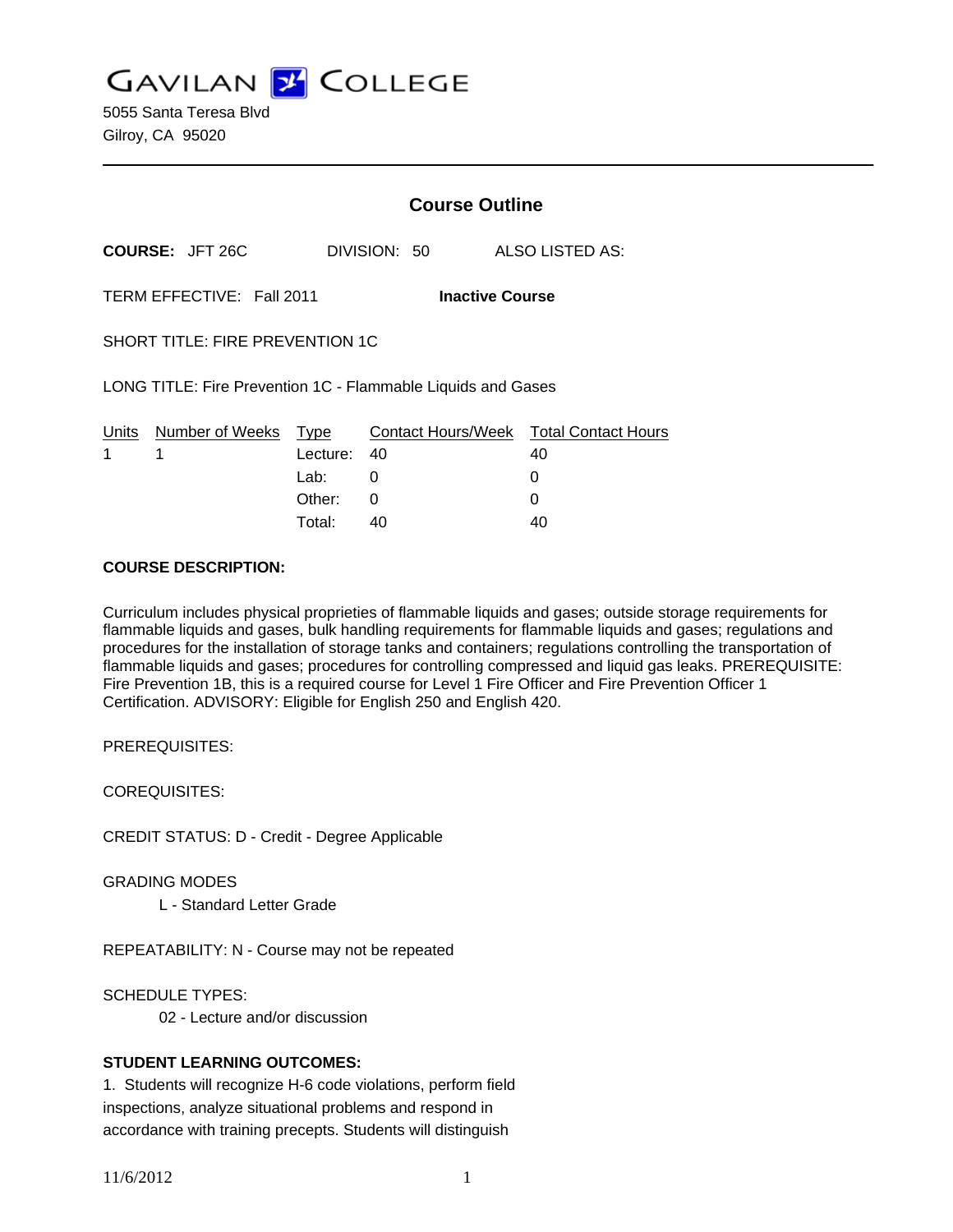elements and correctly classify incidents according to appropriate categories:

2. Describe the physical properties of flammable liquids.

3. Describe the physical properties of flammable gases.

4. Describe the requirements for outside bulk storage of flammable liquids and gases.

5. Describe the handling requirements for bulk storage of flammable liquids and gases.

6. Describe the regulations for installing storage tanks for flammable liquids.

7. Describe the procedures for inspecting storage tanks for flammable liquids.

8. Describe the requlations relative to the transportation of flammable liquids and gases.

9. Describe the procedures for controlling compressed and liquified gas leaks.

10. Perform an inspection of a facility containing flammable or combustible liquids/gases.

# **CONTENT, STUDENT PERFORMANCE OBJECTIVES, OUT-OF-CLASS ASSIGNMENTS**

Inactive Course: 09/26/2011

1 Wk 40 Hrs I. Flammable Liquids

- A. Physical properties
- B. Outside storage requirements
- C. Bulk handling requirements
- D. Procedures for controlling leaks and

spills

- II. Flammable Gases
- A. Physical properties
- B. Outside storage requirements
- C. Bulk handling requirements
- D. Procedures for handling gas releases
- III. Storage Tanks and Containers
- A. Regulations for underground storage

tanks

B. Procedures for monitoring underground

storage tanks

- C. Inspection of storage tanks
- IV. Transportation of Flammable Liquids and Gases
- A. DOT regulations
- B. Uniform Fire Code regulations
- V. Compressed and Liquidified Gases
- A. Containment
- B. Controlling comprssed gas releases
- C. Controlling liquified gas releases
- D. Reporting regulations

Lecture, discussion and demonstrations will serve as the medium

11/6/2012 2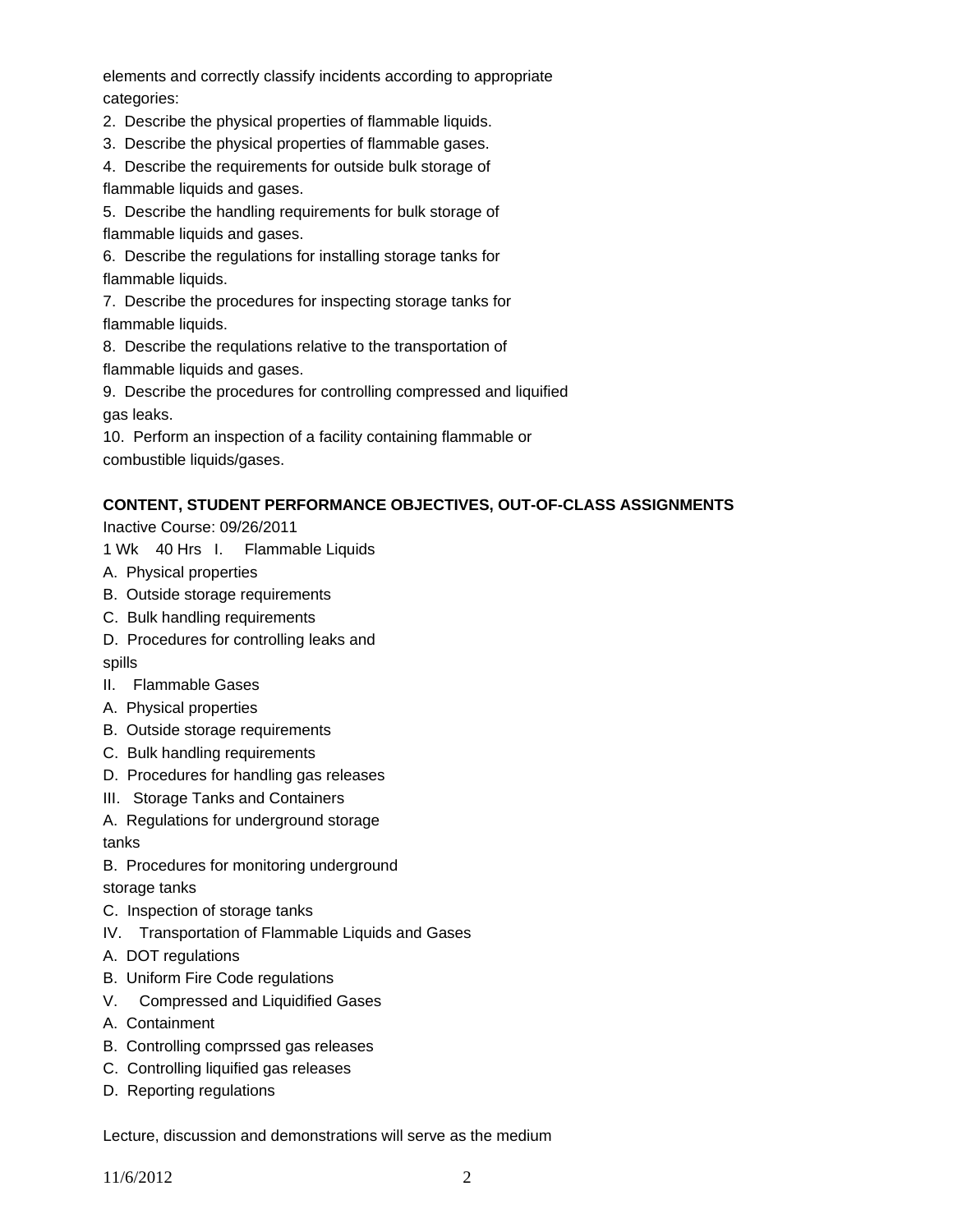of instruction. Regular assignments will be made for out-of-class study and research. Quizzes and a final exam as well as individual guidance will be provided as required. In addition, the student will be required to perform field inspections.

### **REPRESENTATIVE TEXTBOOKS:**

Required: ^uFire Prevention 1C Student Manual^s, CA/Fire Academy System Recommended: ^uSFM Handbook^s, Office of the State Fire Marshall ^uFire Prevention and Inspection Practices^s, IFSTA #10 ^uInspection Manual^s, NFPA ^uLife Safety Code Handbook^s, NFPA ^uFire Protection Handbook^s, NFPA ^uUniform Fire Codes^s, International Conf. of Building **Officials** ^uNational Fire Codes^s, NFPA ^uElements of Fire and Arson Investigation^s, Bates, Davis Pub. Co. ^uCode Enforcement: Title 19 California Administration Code^s Reading Level determined to be: 12th + grade level

#### **ARTICULATION and CERTIFICATE INFORMATION**

 Transferable CSU, effective 199870 UC TRANSFER: Not Transferable Associate Degree: CSU GE: IGETC: CSU TRANSFER:

# **SUPPLEMENTAL DATA:**

Basic Skills: N Classification: I Noncredit Category: Y Cooperative Education: Program Status: 1 Program Applicable Special Class Status: N CAN: CAN Sequence: CSU Crosswalk Course Department: JFT CSU Crosswalk Course Number: 26C Prior to College Level: Y Non Credit Enhanced Funding: N Funding Agency Code: Y In-Service: Y Occupational Course: C Maximum Hours: